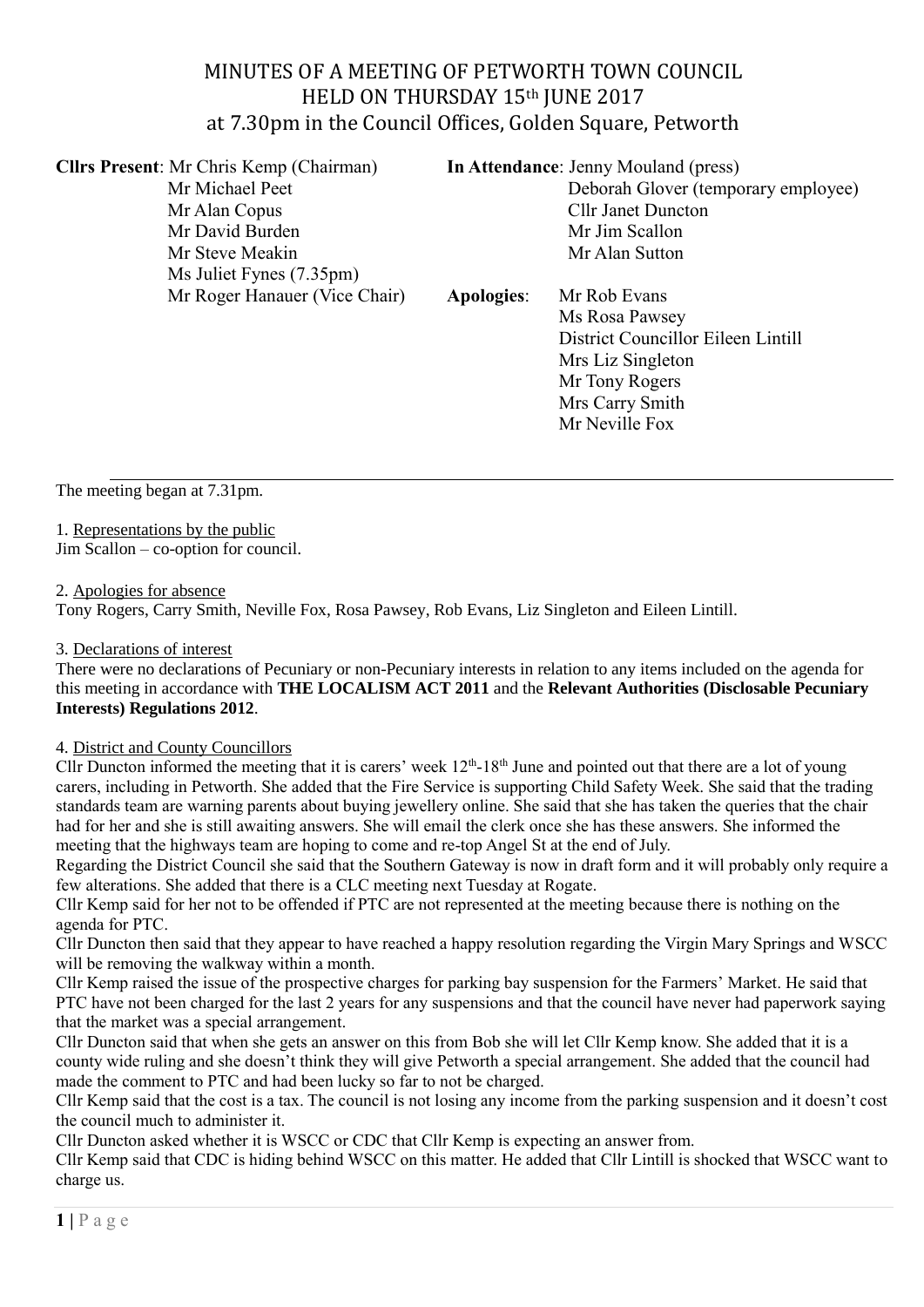Cllr Duncton said that she did not know that the policy had changed or she would have informed PTC. Cllr Peet asked whether Petfringe will be charged for their road closure. Cllr Kemp then asked whether the fair will be charged. Cllr Duncton said no to which Cllr Kemp asked why not and that she needs to find out why they will not be charged.

Cllr Duncton replied that when she has an answer on this, she will tell Cllr Kemp.

5. Chairman's Report and other announcements on matters requested

**Councillor co-option –** Cllr Kemp asked the meeting if they would like to co-opt Jim Scallon and confirmed that everyone had read his application letter.

Jim Scallon was co-opted on to the council. **Proposed by Cllr Hanauer, seconded by Cllr Copus.** 

**Virgin Mary Springs** - Cllr Hanauer informed the councillors that he had had a meeting on the  $2<sup>nd</sup>$  June with representatives from the Petworth Society and WSCC officers and our County Councillor Janet Duncton. He added that the day before the meeting a request had come in from BBC Radio Sussex to give an interview in relation to this current problem, Cllr Hanauer decided not to speak because the situation needed resolving first. He said that he was shocked to find that County Cllr Janet Duncton and Gordon Stevens of the Petworth Society had given an interview on the radio, which he didn't think was appropriate and or helpful to the situation.

Cllr Hanauer said that during the meeting Peter Jerome had admitted that the religious link to the spring was tenuous at best. The walkway was described as a desecration, which Cllr Hanauer said in his personal opinion was nonsense. He said that while he respected Peter Jerome, he felt that the article in the Petworth Society Magazine that had used the term 'wilful disregard', was a slur on the various agencies involved. Cllr Hanauer then apologised to the volunteers whose efforts in relation to the spring had been negated. He added that they were the innocent parties in this. He is going to monitor the site and report back to the WSCC Highways Officer regarding the site and his inspections.

Cllr Kemp then asked the meeting for guidance on how to reply to the emails that have been received.

Cllr Peet suggested that PTC refer people back to WSCC with a 2 line, standard response.

Cllr Hanauer concluded by saying that he felt the article in the Petworth Society Magazine was a needle to prick the town council and that he was not comfortable with this use of the magazine.

**Bus shelter –** Cllr Hanauer reported that he had met a representative from Queensberry Shelters along with Fred Hill, who has been very supportive and communicates with those who will be using the shelter. They are going to have a cantilever structure which is cheaper and means they will not have to reroute the footpath and the shelter can then also be placed nearer to the bus stop. Cllr Hanauer says he has an estimate for the work which includes doing the preparatory groundworks, but that he will need to get another couple of estimates as well. He added that when the work is done, they will need traffic lights and want to park a truck on the verge and that he has asked Chris Dye from the Highways Dept. about this.

Cllr Fynes added that Queensberry provided the shelter by the Leconfield hall and that they were very good.

**Farmers market** – Cllr Peet said that the new barriers were easier to move and use. He added that there are 23 stalls coming for the next market and that because there are lots of things in season now, there is a good attendance. He said that they are going to try and encourage the Petworth Vision Group to put their exhibition inside the hall rather than take spaces from the Market Square.

Cllr Kemp confirmed that they have been told this and Cllr Copus added that he will need to raise an invoice for them for less money.

Cllr Kemp said that they are looking for an extra bit of space at the next market to accommodate the Petworth Town Band Youth Band who would like somewhere to perform.

Cllr Hanauer said that they have talked about getting extra signage for the indoor market to get more people in and he suggested that Steeples could produce something.

Cllr Fynes suggested that a banner might be a good idea and Cllr Kemp said that if they asked Steeples on Monday they may be able to get something ready for the next market.

**Allotments –** Debbie Glover confirmed that all the money for this year's rents was now in and that there had been a request for some people to halve their allotment size.

Cllr Hanauer informed the meeting that Debbie Glover had sent letters out to some people regarding the poor upkeep of their allotment, but due to some confusion with the allotment maps and numbering, some people had had to be placated because their allotment was in good condition. He is going to be looking at the numbering when he does his re-inspection next week.

.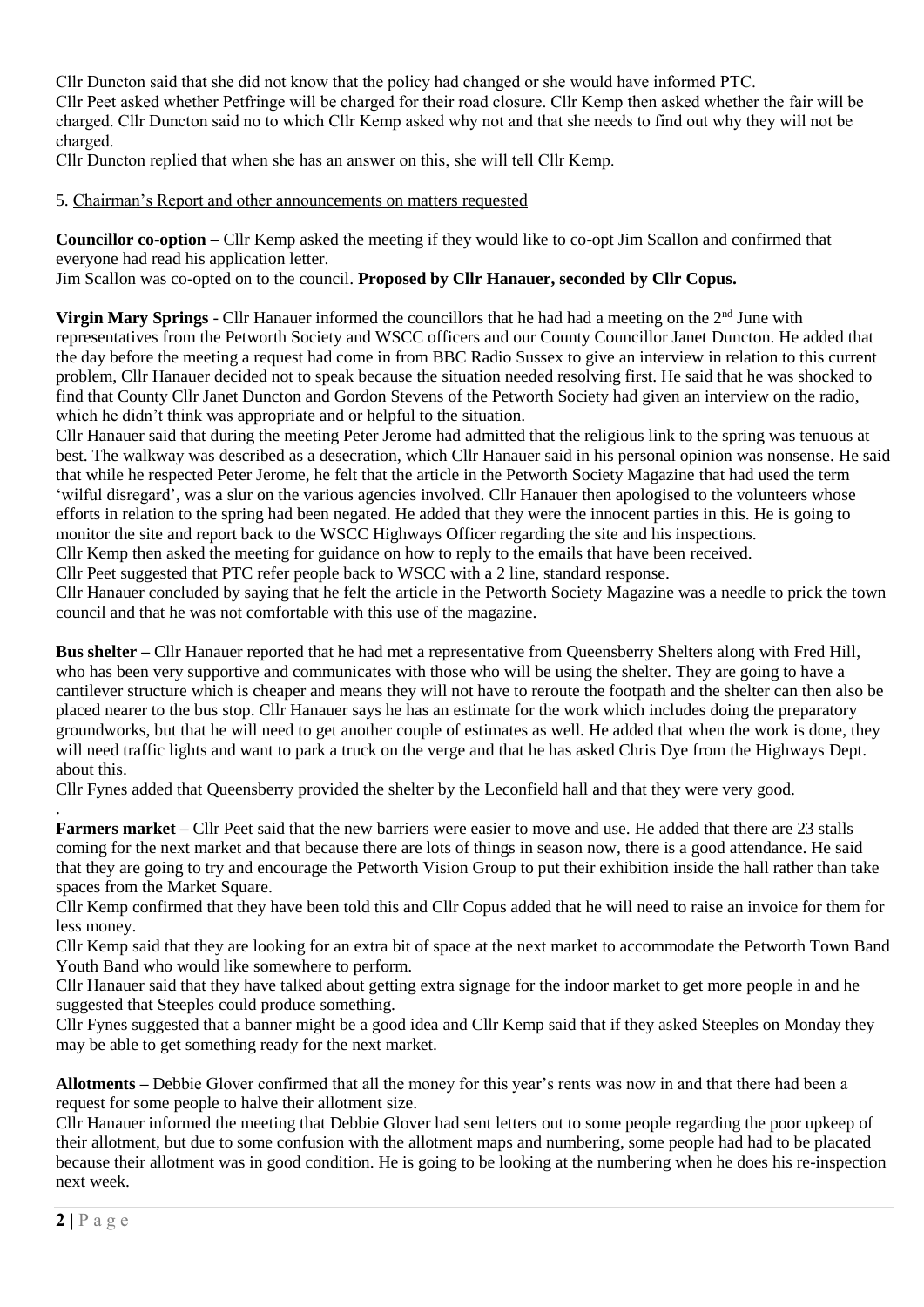**Skate park** – Cllr Kemp informed the meeting that they have settled on a site. Cllr Hanauer added that they are still waiting for CDC to come up with a redesign of the bottom end of the car park. He said that PTC's designers are in contact with CDC and they have reverted to the rectangular design going into the bank because this matches with CDC's designs and also Saville's were concerned that the L shaped design was going near their office.

**Highways and traffic –**Cllr Kemp informed the meeting that the lorry survey was currently happening. Cllr Peet said that he has organised questionnaires to go round the town along with the PBA. The questionnaire will go to all business owners in the town centre asking them which categories of vehicles they need for their business. He said they have made it clear that even if the Angel St classification is changed, the lorries can still come in if they have a purpose. He said they have made it clear that PTC are not going to make it illegal for 7.5 tonne vehicles to come through, they're just saying they would prefer it if they didn't, unless they need to. He said PTC want to prove to WSCC that no-one in the town actually needs these gigantic vehicles. He added that once the Co-op goes into Swan House, it will be dangerous for people crossing with large vehicles.

Cllr Kemp said that hopefully the data from the survey will give us the evidence we need. He added that even when Angel St was closed recently there were still lorries coming through.

Cllr Hanauer asked whether if a business needed an arctic they could apply for a special dispensation for it. Cllr Peet said that PTC need to get a restriction in place on Angel St to 7.5 tonnes with access.

**Boys School –** Cllr Kemp referred to the article in the Midhurst and Petworth Observer regarding the removal of clause 29. He said the planning committee were firm that the clause must stand as it is. He added that he hasn't heard from the developer and that he has asked what the budget is for the piece of art, but that this has not been answered.

Cllr Hanauer said that Cllr Rogers has arranged to meet a sculptor before the next planning meeting called Jonathan Knight just to look through some designs. He added that John Edgar, another sculptor, is happy to come and meet with the council at one of their meetings. He can then explain the options and price guides in relation to these options. He added that he does not feel that the developer is being fair.

Cllr Kemp said that we must get costings from another sculptor as well and that the council should get 3 presentations on one evening form 3 different sculptors.

Cllr Hanauer clarified that the meeting he was referring to was not in reference to a particular sculpture, but was a more general meeting in terms of what you can get for your money.

Cllr Fynes asked if the community was going to have a say on the sculpture and Cllr Kemp said they will, PTC are just overseeing the process. He added that the community will be involved once the council knew which way they were going. Cllr Hanauer concluded by saying they need a figure from Joe Gormley and then they can look at public subscriptions to top up the fund if necessary.

**Sports ground –** Cllr Kemp said they currently have a draft of the policy but that they do not yet have a clean copy. The National Trust have confirmed that it has been sent off, but that it will be another month before they are able to sign it off. He said that the council legal advisers at SSALC do not see any pitfalls and he asked the meeting whether they are happy for 2 councillors to sign the lease, or whether they wished to see it first as a council.

Cllr Hanauer said the council should rely on the professionals and their advice.

Cllr Copus added that the lease is okay from a legal basis but asked if is it okay commercially.

Cllr Kemp said that the financial liability is £1000 per year and either PTC can arrange insurance, or the NT will insure it and bill PTC.

Cllr Copus said that the Joint Sports Association have it insured until next January.

Cllr Kemp suggested that it might be possible to tag it on to the council's insurance as an extra. He added that the council is liable for repairing the pavilion, but not the boundaries and fences which are the NT's responsibility. He added that the council will be licensing the Sports Association and therefore passing their responsibility on to them. He stated that if they do not run it as per the council's instructions, they will need to find someone else to do so. He clarified that it's a 5 year lease and that they have been advised by SSALC and other bodies that any break clause would be deemed by Sports England etc. as a short lease and would affect funding.

The meeting agreed that 2 councillors, Cllrs Kemp and Hanauer were allowed to sign the lease in order to avoid waiting until next month's meeting.

**Annual Meeting**- Cllr Kemp said that it would have been good to have had more councillors and more members of the public there. He suggested that next year they might persuade clubs to do the static display during the day and then get more presentations in during the evening.

Cllr Hanauer suggested getting a speaker to come along.

Cllr Kemp said that numbers were up from the past so this was positive.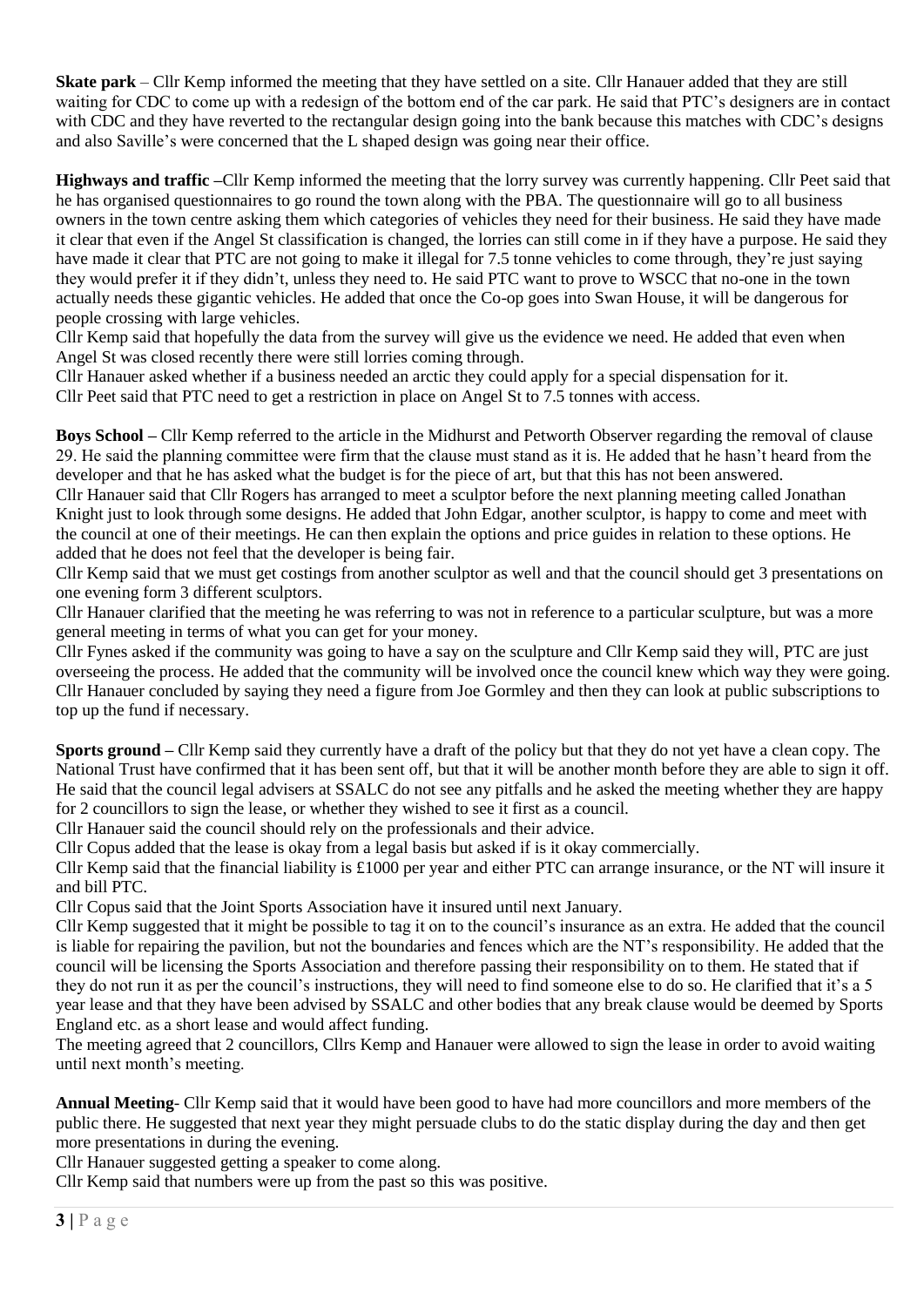Cllr Hanauer said that people think of it as a town council event rather than something for the public. Cllr Kemp added that it was surprising how many of the clubs did not know about each other's existence.

**Staffing** – Cllr Kemp informed the meeting that they had had 10 applications for the clerk post, which had been shortlisted to 6 and then 3 invited for interview. Thus far 2 of the 3 have confirmed attendance. He added that he was very pleased with the high standard of the applications. The interviews will be on the 29th June.

#### 6. To confirm the minutes of the previous council meeting 18.5.17

### **Proposed by Cllr Peet seconded by Cllr Hanauer. Adopted.**

7. Matters arising from previous minutes not already on this agenda. None.

#### 8. To receive reports

To be approved

a) Cllr Copus presented the following figures and explained that the bank reconciliation was out by 6p due to an underpayment of this amount to Reed for Debbie Glover's services. The meeting also agreed to add the £10 per month calls package to their BT account.

| <b>I'D DU UPPIUTUU</b> |            |                                                   |          |       |          |                                         |                                |                                                      |
|------------------------|------------|---------------------------------------------------|----------|-------|----------|-----------------------------------------|--------------------------------|------------------------------------------------------|
| <b>BACS</b>            | 26/05/2017 | Steeple<br><b>LDZ Designs</b>                     | 30.00    | 5     | 25.00    | Annual meetings                         | <b>Banner</b>                  | paid BACS 30/5/17                                    |
| chq611                 | 01/06/2017 | Ltd                                               | 20.00    |       | 20.00    | <b>Farmers Market</b>                   | Refund for Indoor Market       |                                                      |
|                        | 28/04/2017 | <b>Nexus</b>                                      | 1,500.00 | 250   | 1,250.00 | Neighbourhood Plan                      | Amendments to draft plans      |                                                      |
|                        | 24/05/2017 | Viking                                            | 96.43    | 16.07 | 80.36    | Office Expenditure                      | print cartridges & paper       |                                                      |
|                        | 26/05/2017 | Viking                                            | 11.47    | 1.91  | 9.56     | Office Expenditure                      | print paper                    |                                                      |
|                        | 12/06/2017 | <b>Quality Traffic</b><br>Surveys Ltd<br>Southern | 840.00   | 140   | 700.00   | Traffic consultant<br>recommended works | Traffic survey                 |                                                      |
|                        | 02/06/2017 | Electric                                          | 3.36     | 0.16  | 3.20     | <b>Street Lighting</b>                  | 3/5/17 to 1/6/17 Continuous    |                                                      |
|                        |            |                                                   | 24.63    | 1.17  | 23.46    | <b>Street Lighting</b>                  | Dusk to dawn                   |                                                      |
|                        |            | <b>Total £42.42</b>                               | 14.43    | 0.68  | 13.75    | <b>Street Lighting</b>                  | Half night pre dawn            |                                                      |
| DD                     | 16/06/2017 | BT                                                | 18.00    | 3     | 15.00    | Comms/IT                                | mobile June                    |                                                      |
| DD                     |            | <b>BT</b>                                         | 88.56    | 14.76 | 73.80    | Comms/IT                                | Package June                   |                                                      |
|                        | 08/06/2017 | <b>SSALC</b>                                      | 96.00    | 16    | 80.00    | Training                                | H&S training 15/6/17           |                                                      |
|                        | 10/06/2017 | <b>Tim Ticehurst</b>                              | 570.00   | 0     | 570.00   | <b>Farmers Market</b>                   | <b>Barrier trolleys</b>        |                                                      |
|                        | 14/05/2017 | Auditing<br>Solutions<br>Pitchcare/Alex           | 384.00   | 64    | 320.00   | <b>Audit Fee</b><br>Unallocated         | 2016/17 Final visit            |                                                      |
|                        | 25/05/2017 | Rees                                              | 299.34   | 49.89 | 249.45   | budget/contingency                      | Herbicide                      |                                                      |
|                        | 19/05/2017 | Reed                                              | 369.12   | 61.52 | 307.60   | Office temp                             | w/e 12/5/17                    |                                                      |
|                        |            |                                                   | 369.12   | 61.52 | 307.60   | Office temp                             | w/e 19/5/17                    |                                                      |
|                        |            | £1628.86 total                                    | 562.46   | 93.74 | 468.72   | Office temp                             | w/e 26/5/17                    |                                                      |
|                        |            |                                                   | 328.10   | 54.68 | 273.42   | Office temp                             | w/e 2/6/17                     |                                                      |
|                        |            |                                                   | 0.06     |       |          | Office temp<br>Office Rent & Service    | outstanding on previous cheque |                                                      |
|                        | 02/06/2017 | Flude                                             | 2,119.20 | 353.2 | 1,766.00 | Charges                                 |                                | 1/1/17 to 30/6/17, refund of £1750 due for 2016 year |
|                        | 28/05/2017 | Debbie                                            | 35.40    | 5.9   | 29.50    | Web Site                                | Hosting year to 24/5/18        |                                                      |
|                        | 31/05/2017 | Leconfield<br>Hall                                | 278.00   |       | 148.00   | <b>Farmers Market</b>                   | lower hall 27 May morn         |                                                      |
|                        |            |                                                   |          |       | 130.00   | Annual meetings                         | Entire hall 26 May eve         |                                                      |
|                        | 27/05/2017 | Hennings                                          | 120.28   | 16.59 | 103.69   | Annual meetings                         | Refreshments                   |                                                      |
|                        | 27/05/2017 | Fiona                                             | 41.49    |       | 41.49    | Annual meetings<br>Hampers Common       | Flowers for Maggie             |                                                      |
| <b>BACS</b>            | 31/05/2017 | Austens<br>HJS Land                               | 6.49     | 1.08  | 5.41     | Maintenance                             | Polypropalene rope             |                                                      |
| <b>BACS</b>            | 31/05/2017 | Services                                          | 3,745.00 |       | 2.500.00 | Cemeteries                              |                                |                                                      |
|                        |            |                                                   |          |       | 260.00   | Rosemary Gardens                        |                                |                                                      |
|                        |            |                                                   |          |       |          |                                         |                                |                                                      |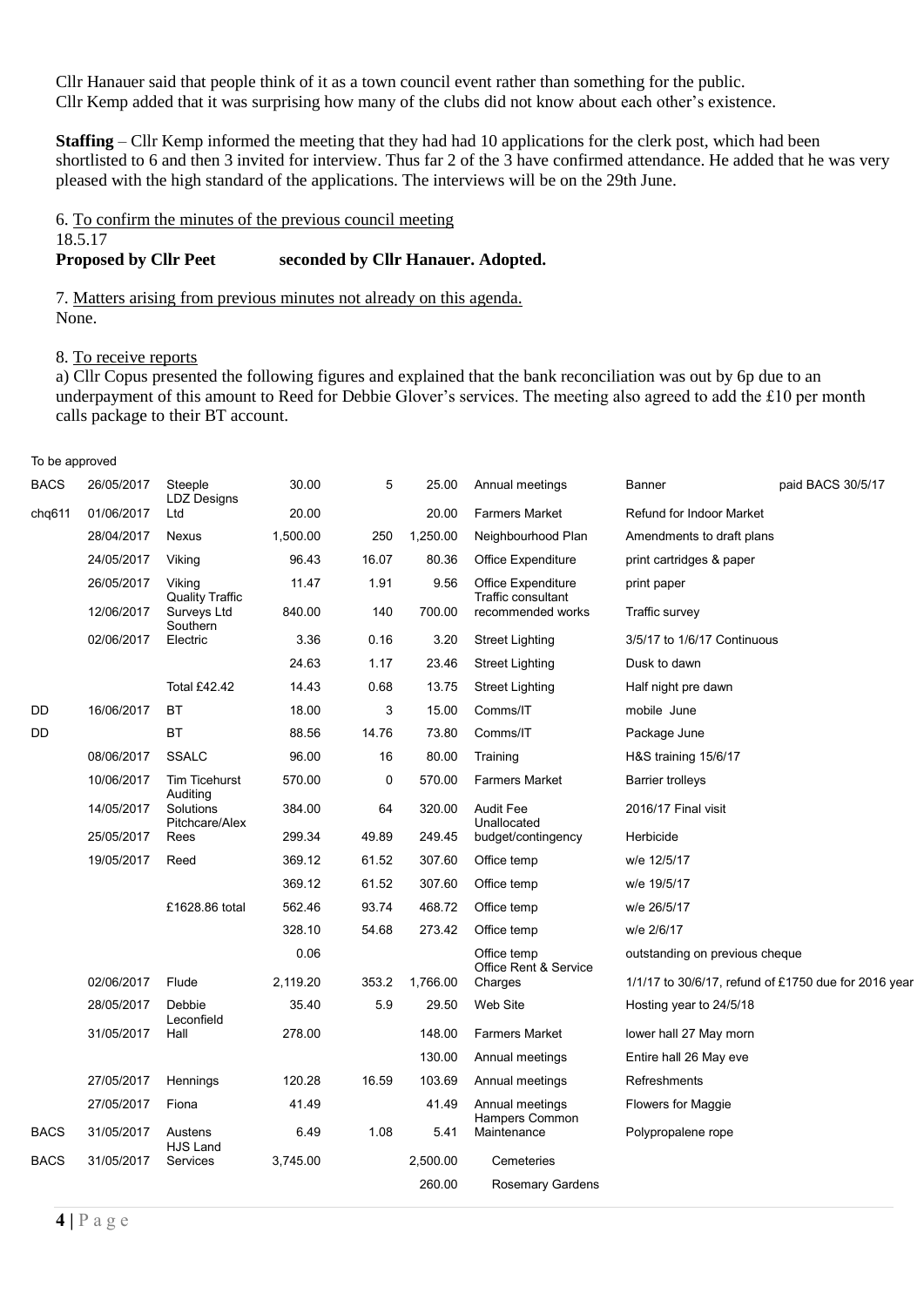|             |            |                                   |        |        | 530.00 | Hampers Common                    |                     |
|-------------|------------|-----------------------------------|--------|--------|--------|-----------------------------------|---------------------|
|             |            |                                   |        |        | 455.00 | Other areas                       |                     |
|             | 22/05/2017 | Fire Risk UK<br><b>Johnston</b>   | 139.2  | 23.2   | 116.00 | Office Expenditure<br>Unallocated | Extinguishers       |
|             | 11/05/2017 | Publishing<br><b>Surrey Hills</b> | 686.25 | 114.37 | 571.88 | budget/contingency                | Clerk advertisement |
|             | 14/06/2017 | solicitors                        | 834.00 | 138.00 | 696.00 | <b>Petworth Sports</b>            | Review of Lease     |
| <b>BACS</b> | 07/06/2017 | Steeple                           | 30.00  | 5.00   | 25.00  | <b>General Maintenance</b>        | Play park signs     |

| <b>BALANCE SHEET</b>                             |                                           |             |                        |            |
|--------------------------------------------------|-------------------------------------------|-------------|------------------------|------------|
| Reserve at 1 April 2017 - general                |                                           | 27,336.14   | Nat West balances at   | 31/05/2017 |
|                                                  | Reserve at 1 April 2017 - for allotments  | 1,368.82    | <b>Current Account</b> | 4,639.32   |
| Reserve at 1 April 2017 - for FM                 |                                           | 3,121.60    | Deposit Account        | 34,039.85  |
|                                                  | Reserve at 1 April 2017 - for Playparks   | $-5,922.71$ |                        |            |
|                                                  | Reserve at 1 April 2017 - for Bus shelter | 3,000.00    |                        |            |
| Less: Recoverable VAT 2015/16                    |                                           | 669.40      |                        |            |
| Less: Recoverable VAT 2016/17                    |                                           | 13,201.77   |                        |            |
| Less: Recoverable VAT 2107/18<br>Plus:<br>income |                                           | $-2.746.85$ |                        |            |
|                                                  |                                           | 60,720.18   |                        |            |
| Less: expenditure                                |                                           | 35,665.70   |                        |            |
|                                                  |                                           |             |                        |            |
| Balance at                                       | 31/05/2017                                | 38,679.11   |                        | 38,679.17  |

difference of 6p is because cheque 580 to Reeds was 6p light

## Acceptance of figures **proposed by Cllr Copus, seconded by Cllr Peet – accepted.**

Cllr Copus went on to discuss the 7 grant applications received thus far and the allocations of money as below.

# GRANT APPLICATIONS RECEIVED 2017/18

| Applicant                |             | What they do/need                         |
|--------------------------|-------------|-------------------------------------------|
| Revitalise               | 25/11/2016  | 250 Respite breaks for carers             |
| United Reform Church     | 05/06/2017  | 250 Help towards dishwasher               |
| Victim Support           | Jan-16      | 0 Supports victims and witnesses of crime |
| Air Ambulance            | 10/02/2017  | 250 Provide advanced pre-hospital care    |
| Leconfield Hall          | 16/04/2017? |                                           |
| Citzens Advice           | 06/04/2017  | 0 Provide a variety of advice             |
| <b>Petworth Festival</b> |             | 250 Support family and community event    |
| Scouts                   | ?           |                                           |
| Youth Centre             | ?           | 0                                         |
| <b>Community Garden</b>  | ?           | 0 We are providing non-financial support  |
| Sports Club              | hold        |                                           |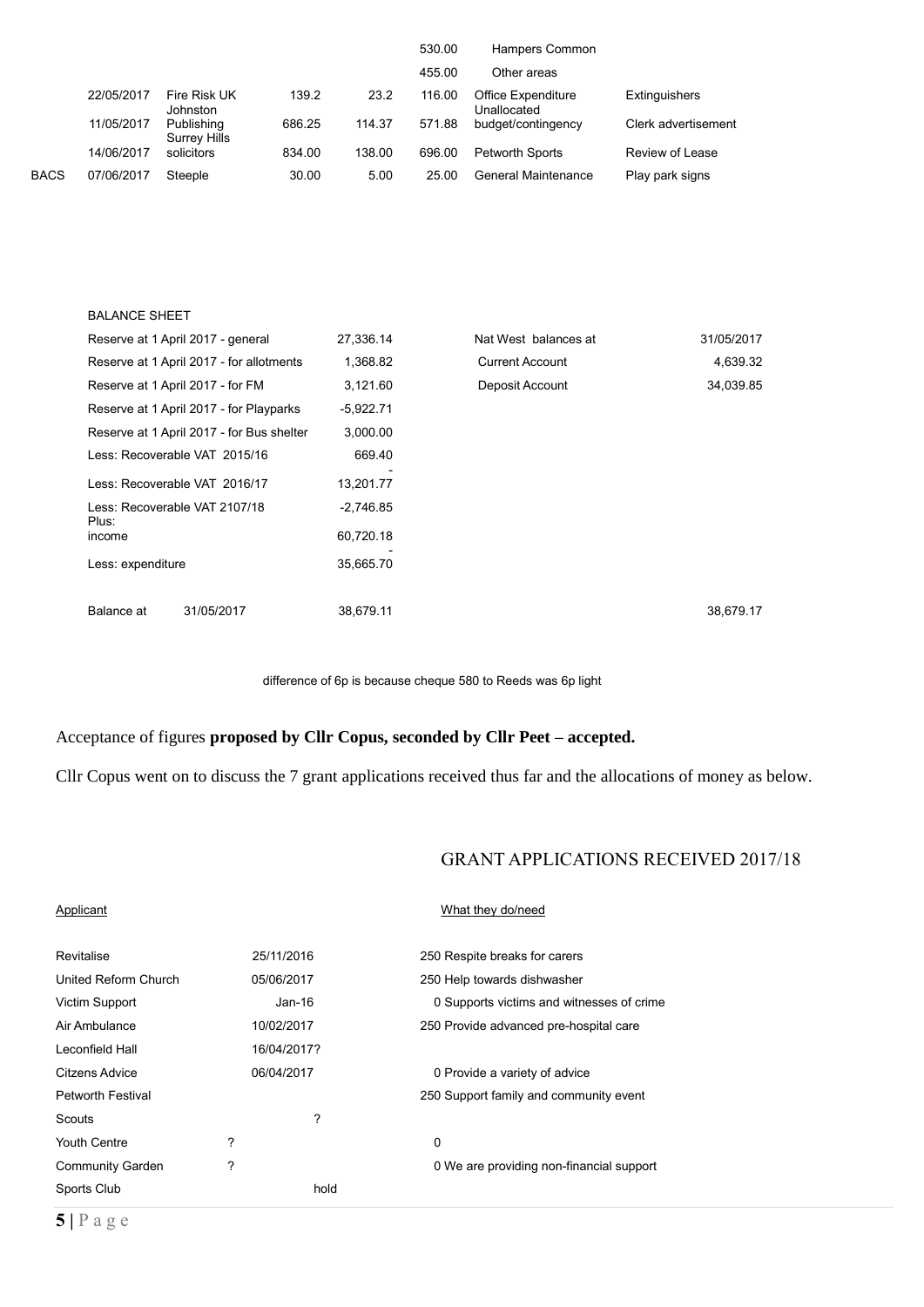# **Proposed by Cllr Copus, seconded by Cllr Peet.**

He then confirmed that he had sent the internal audit to everyone and Debbie Glover confirmed that it is also now available on the PTC website.

## b) Minutes of previous finance meeting 16.05.2017 **Proposed by Cllr Copus seconded by Cllr Meakin. Adopted.**

c) Highways and Planning meeting minutes –

To be approved next time, had not been sent out by Cllr Kemp.

d) Open Spaces – Cllr Hanauer said they are still awaiting notification of completion from BT re the phone box. He mentioned that Greenspan were at Hampers Common looking at the zip wire issue. They had said they couldn't see any movement, but had put more concrete down anyway.

Cllr Kemp said that he had been informed the work was out of guarantee now and that to do it would cost £1300. He said he had then asked them to send him a report with photos and engineers calculations etc. but that they hadn't done this, but had come and done some work to it instead. He added that he will go and look at the work they have done tomorrow and will await an email from them confirming that they have done this work.

Cllr Hanauer added that he had not been impressed with Greenspan all the way through the process. He added that they said they had dug all round the zip wire but had not found evidence of movement.

Cllr Kemp said regardless of this he would like to see the specification.

Cllr Hanauer said PTC need them to sign a form saying they have done the work and that it is safe to use and that it was poor service from them.

e) Vision Group – Cllr Fynes told the meeting that Samantha Moore is doing fortnightly coffee mornings and that she had done a couple of sessions in the Leconfield Hall, but that not many people had come. They are currently writing the proposal for the gateway Project and there is a proposed Family Fun Day on 3rd September.

Cllr Peet asked whether they had found it useful being at the Farmers' Market and Cllr Fynes said that Samantha Moore had not mentioned that they were going to be in the hall, she thought they were still going to be in front of the newsagent. Cllr Peet said that it is a mistake by the Farmers market committee, but that the Vision does not meet the criteria for the Farmers' Market, which may be oversubscribed. He said they were waiting to speak to Sam once they knew the numbers for the market.

Cllr Fynes said that she senses some hostility towards the Petworth Vision from the council meeting which she feels needs to be sorted out. She added that as the council's representative on the Vision group she didn't feel she was getting all the information to give to them.

Cllr Kemp stated that he does not feel that the Vision group are giving her the information to bring back to the council. Cllr Peet said that because the council operates in a very public way with minutes etc. Cllr Fynes has all the information she needs to go back to the group. However, he added that the council do not seem to get an update from Vision each month about what they're working towards. He said that when Alex Rees provides a PBA update they are able to glean a lot of information. He said he wondered whether decisions and things were being decided outside of the meetings and whether that meant that Cllr Fynes was not being kept in the loop.

Cllr Hanauer asked if the meetings are minuted.

Cllr Fynes said that if minutes are taken they are not circulated. She added that there are representatives from the town council, WSCC and community associations, the National Trust, Charles from the Leconfield Estate and Patricia Hewlett all at the meetings.

Cllr Hanauer said that he does not understand how it functions to which Cllr Fynes said that that is Nicola's role. Cllr Hanauer asked how things are followed up on if nothing is written down.

Cllr Fynes said that there is an agenda, everyone is introduced and that there's lots going on, but the only thing that's made lots of progress is the Gateway Project.

Cllr Hanauer stated that they have not been interfacing with other agencies in the town and that therefore this is not a democracy.

Cllr Fynes stated that there is a presentation about the Gateway Project in July.

Cllr Hanauer said that they had asked to be kept informed by the Vision group on the progress for their design but that this had not happened and that they had had to contact Patricia Hewlett to get the necessary information. He asked why they are not minuting things and being more democratic.

Cllr Peet added that PTC are working to a more structured process and he suggested that perhaps the group see themselves as volunteers doing something good and he suggested that Samantha Moore could bridge the gap between the Vision group and the council. He finished by saying it is a small town trying to achieve things, a lot of which overlap.